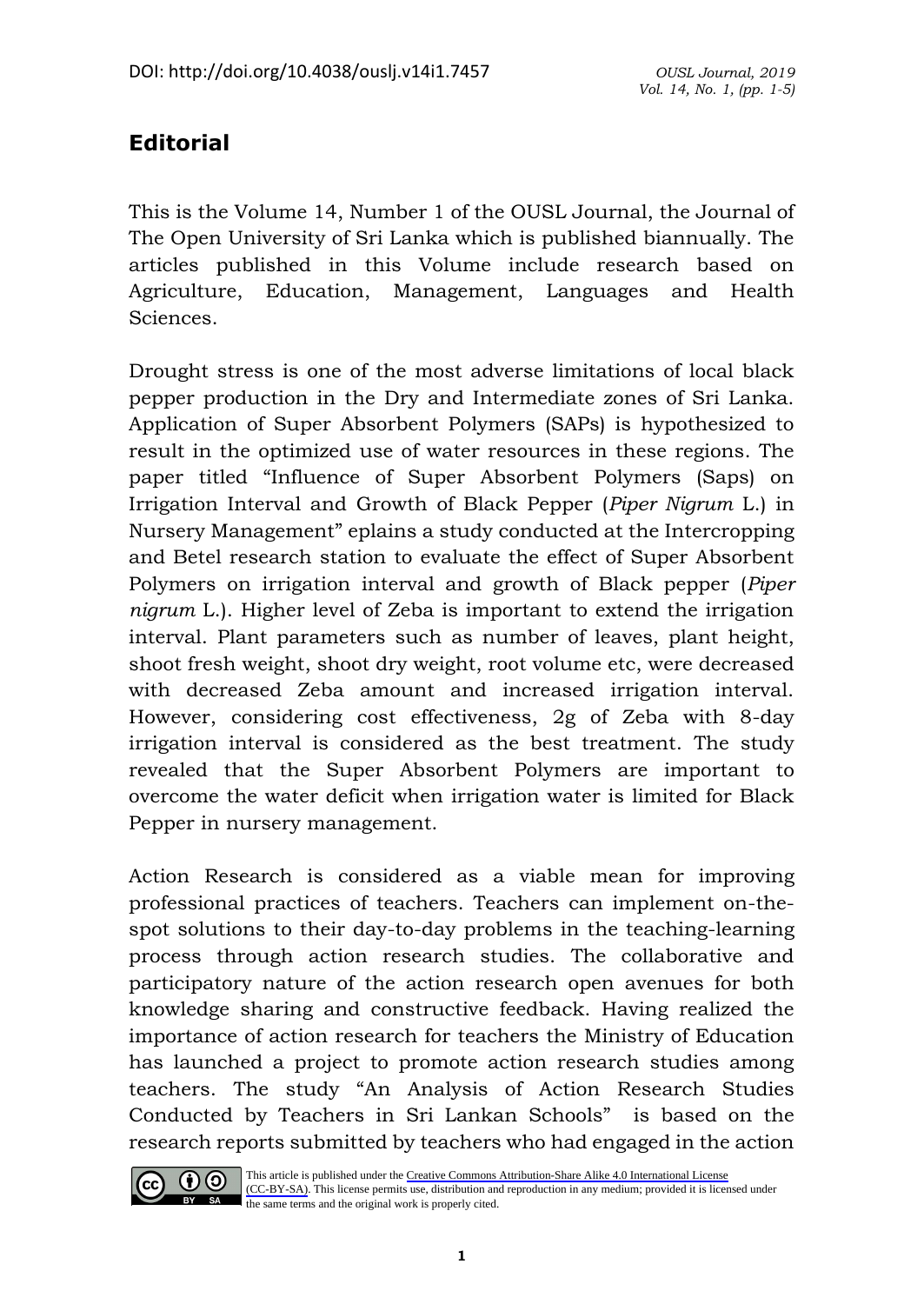research studies in their own schools and evaluations done at different points of time on the progress of the research studies. This paper analyses the nature of problems considered by teachers for their action research studies, the innovative strategies adopted for the intervention process and the observations and reflections made during the intervention process on the changes experienced by participants. As the data analysis reveals, teachers are confident and capable of applying innovative strategies as solutions to the problems in their teaching-learning process. The students who had problems in relation to specific subject areas and overall behavior could overcome them in a step-wise manner. The culture developed among teachers through the conduct of action research studies led to develop the quality of teaching- learning process as well as excellence in the teacher's behavior.

There is a growing concern about the pervasive nature of counterproductive work behaviour (CWB) in many organizations across the globe. A review of the literature reveals that CWB usually goes unnoticed or unreported in the workplace due to perhaps its illegal nature and resultant consequences. The study on "Counterproductive Work Behaviour among Local Government Employees in Edo State, Nigeria" examined the forms and level of prevalence of CWB among local government employees in Nigeria. It also ascertained the relationship between psychological contract breach and CWB. The study employed a cross-sectional research design, and a structured questionnaire was used to elicit response from respondents. The data obtained were analysed using statistical tools such as mean, standard deviation and ANOVA analysis. The findings of the study revealed that CWB was exhibited at a moderate level in the studied local governments; and that there is a significant relationship between psychological contract breach and CWB. The study recommends that local governments in Nigeria should endeavour to fulfil their parts of the psychological contract. It is suggested that future studies should examine CWB across the various local governments in the six geo-political zones in Nigeria. In addition to the use of the questionnaire, future studies should combine the use of peer rating and supervisor's rating/report in assessing CWB among employees. In summary, this study provides an empirical validation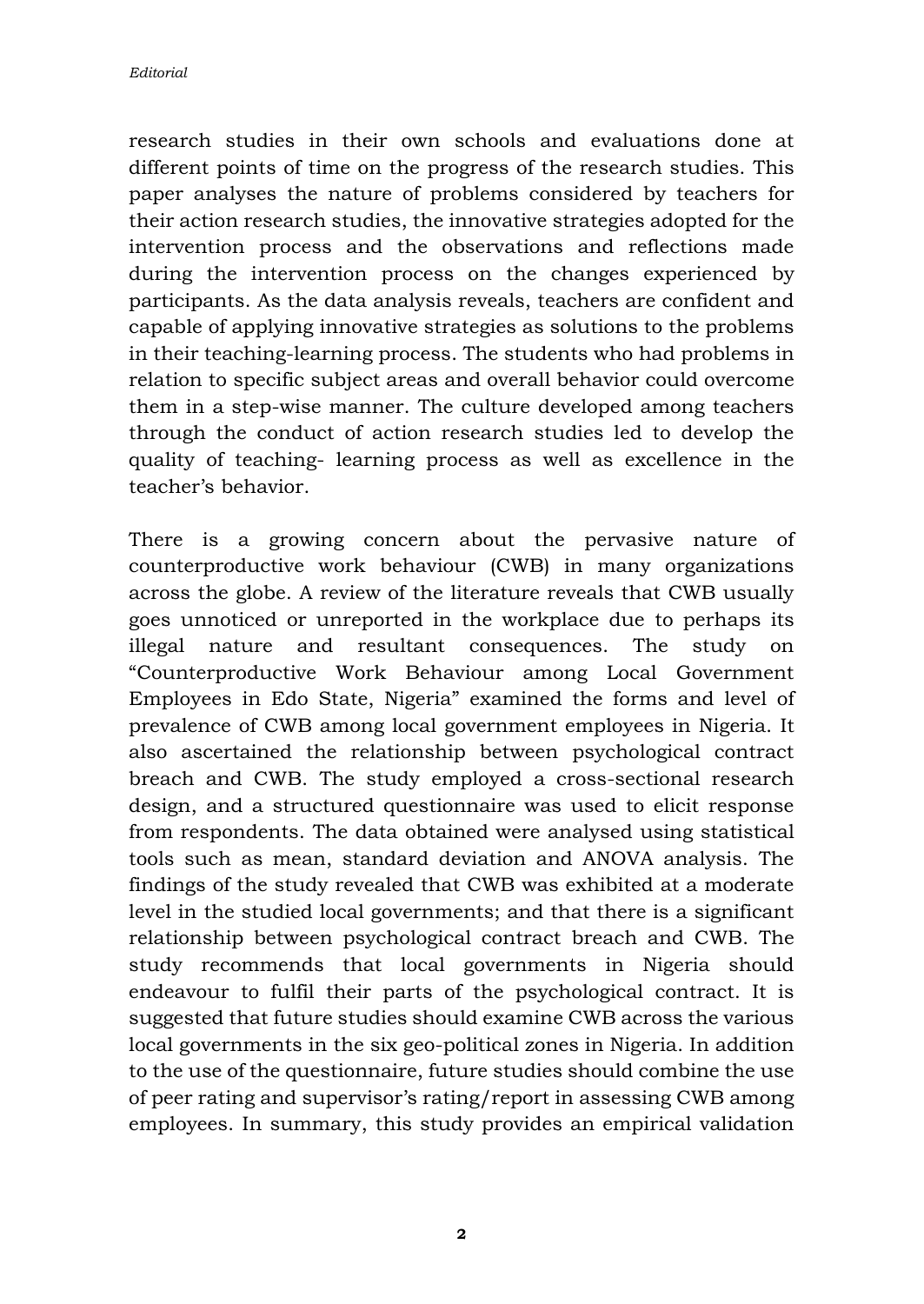of CWB in the Nigeria context and revealed that psychological contract breach is a determinant of CWB in local governments in Nigeria.

Based on a narrative case study conducted in two in-service teacher preparation programs for English language teachers in Sri Lanka, the paper titled "The Complexity and Fear of Teaching the "other": the Role of Teachers in a Larger Process of Social Cohesion and Peace" explores the role of English language teachers in promoting social cohesion and peace. Set against Sri Lanka's National Policy on Social Cohesion and Peace (2008), which recognizes teacher agency and teacher education in actively working towards bridging the estranged Sri Lankan communities, the study critically analyzes what it takes for teacher education to prepare prospective teachers to be cultural brokers who are willing and able take an active role in promoting social cohesion and peace. The national and program level policies and curricula changes are insufficient if micro level and more personal efforts are not made to assist new teachers to develop more inclusive mindsets. Conceptually findings are grounded on transformative approaches to pedagogy that highlight the agency of teachers and the need for teacher preparation programs to support new teachers to shape and craft their emergent transformative practices. Such approaches to teacher education identify teachers as transformative intellectuals whose role is recognized as being in tune with their social, political and historical realities. This perspective aligns with an approach in which the teacher's role extends beyond the mere transmission of knowledge and skills in the classroom to a broader, more inclusive vision of the whole socio-educational process.

Cather-associated urinary tract infection (UTI) is one of the most common hospital-acquired infections around the world. Urinary catheter insertion is an invasive procedure to bypass the usual mechanism of voiding performed under aseptic technique by qualified nursing staff. In order to reduce infections due to urinary cather associated infections, nurses need to adhere to the recommended guidelines and practices regarding indwelling urinary cather insertion and cather care. Knowledge and practices among nurses regarding the insertion and care of urinary catheter in female patients are highly essential to minimise complications related to indwelling urinary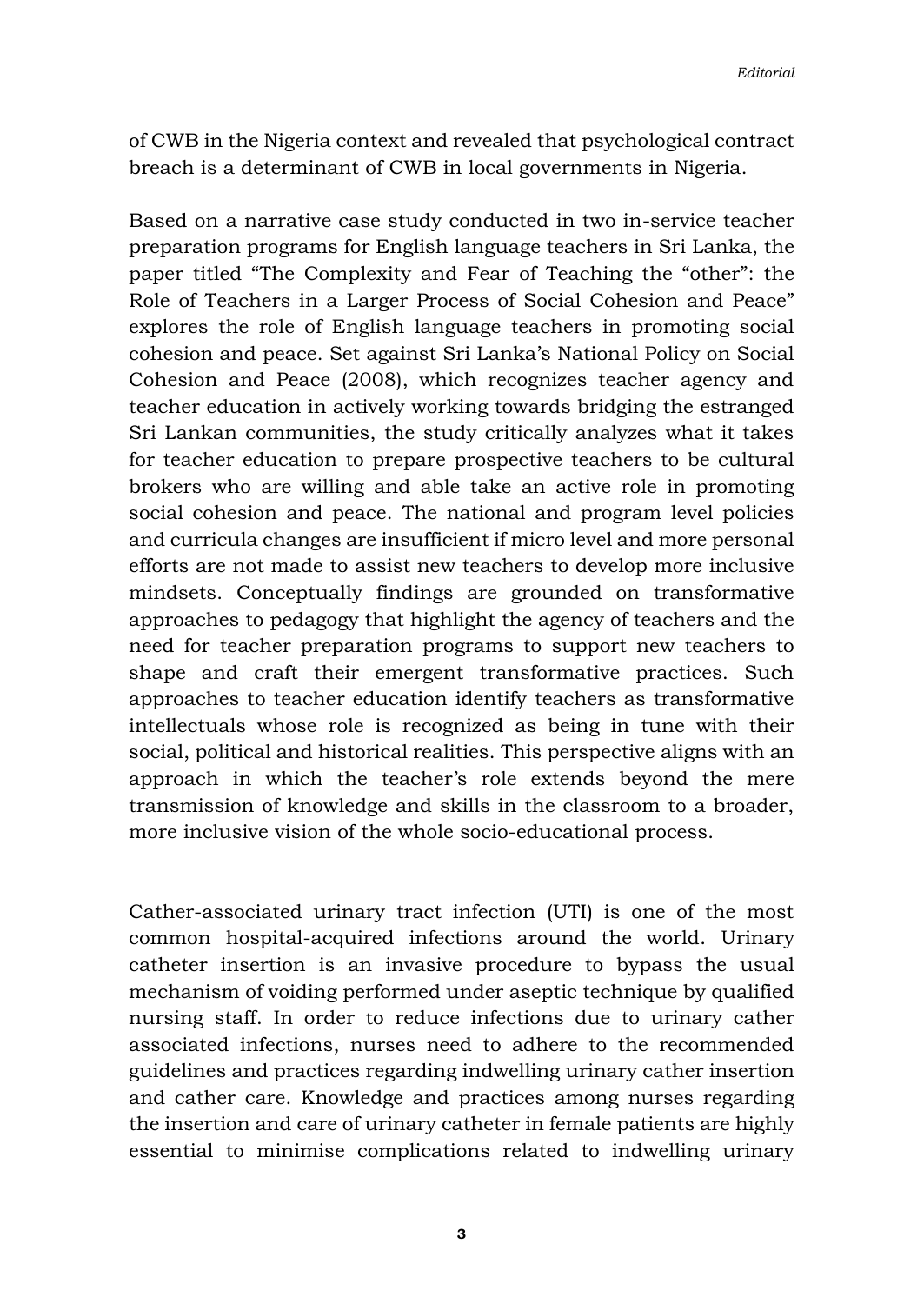catheter among female patients. According to the available scientific data, most of the catheter-related problems reported could be prevented or minimised with more attention to catheter management. However, there is a paucity of data available on this phenomenon in Sri Lanka. The research study on "Knowledge and Practices among Female Nurses on Insertion and Care of Indwelling Urinary Catheter to Female Patients in a Selected Teaching Hospital in Sri Lanka" is to determine knowledge and practices among female nurses regarding the insertion and care of indwelling urinary catheter to female patients at a selected teaching hospital. Findings revealed that only 36% of participants had a satisfactory level of knowledge on indwelling urinary catheter insertion. Most of the participants (79.5%) had a satisfactory level of practices regarding indwelling urinary catheter insertion. Eighty-two participants had an unsatisfactory level of knowledge regarding indwelling urinary catheter care. Seventy-eight participants had a satisfactory level of practices regarding indwelling urinary catheter care. In conclusion, the majority of the participants had an unsatisfactory level of knowledge regarding indwelling urinary catheter insertion and care. There is a need for training on indwelling urinary catheterization and care for nurses in Sri Lanka.

In the areas of child language development and language socialization, directives are an important topic. It shows the child's ability to make others do what they want, i.e. to 'direct' others' behavior. Research also shows that languages have different ways of forming directives, but most of this research is done on English and other Western languages. For example, there is little research on Sinhala directives and none on that we know of children's use of directives. The study on "Directives in Sinhala: Children's Speech and Adult Child-Directed Speech" uses recorded interaction of children and their caregivers as well observation to observe this phenomenon. The main aim of this study was to locate Sinhala directives as they are used by children and their adult caretakers. A secondary purpose is to contribute to the knowledge of Sinhala pragmatics by recording the linguistic features used to express directives in Sinhala. Through this discussion, the researchers also comment on (im)politeness in Sinhala directives.